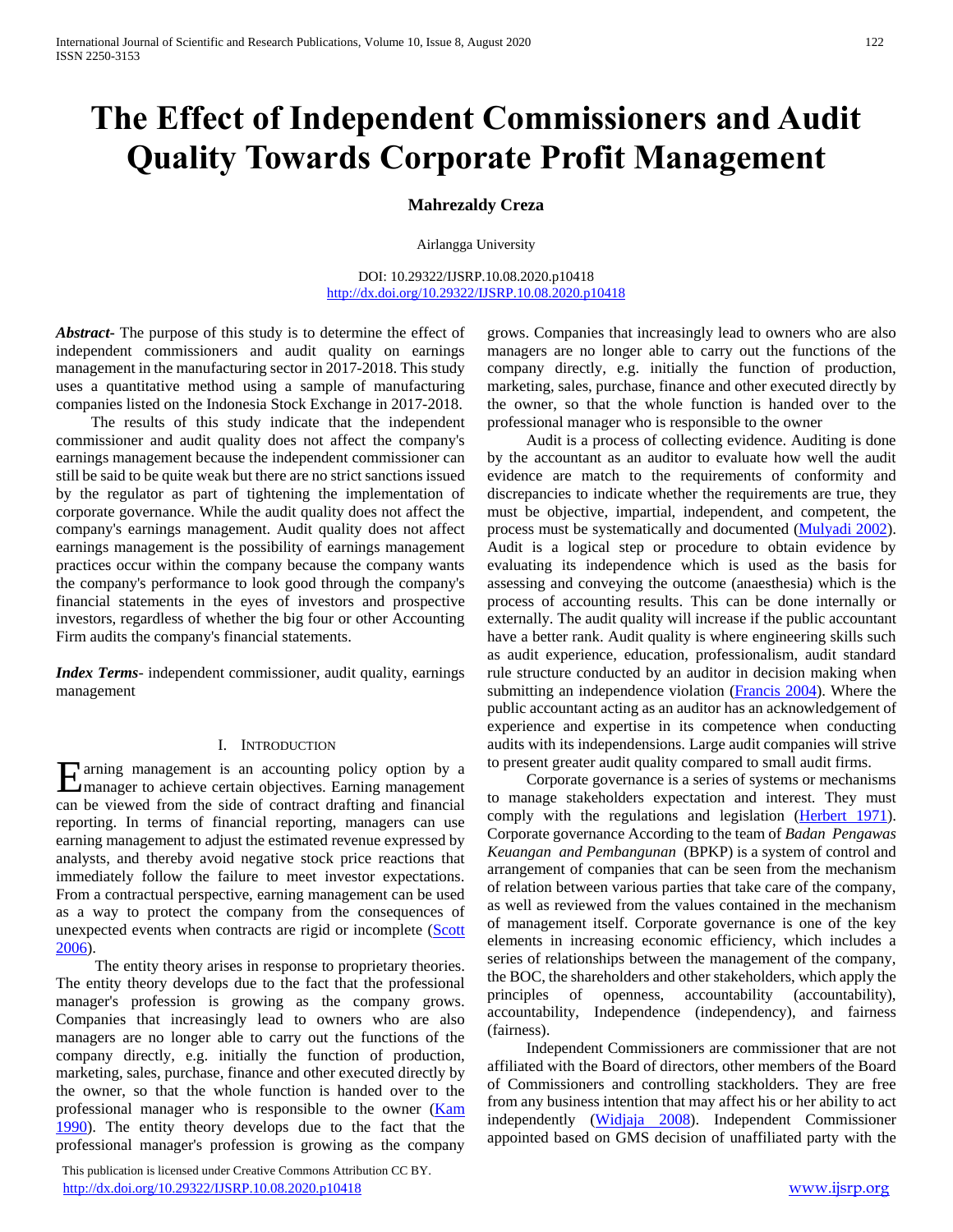main shareholder, independent commissioner in the corporate governance guideline of Good (Code of Good corporate governance) should be taken from the Commissioner from outside company. The Independent commissioner is a proportional with the number of shares owned by non-controlling shareholders. The terms are the number of independent commissioners at least 30% of all members of the Commissioner [\(Samsul 2006\)](#page-6-4).

 High audit quality can be seen from the size of the Public accountant entity, because larger Public accountant entity impact the resource to improve the quality of the audit, so it can affect the earning management [\(Dopuch and Pincus 1988\)](#page-6-5). High quality auditors can help improve the quality of financial reporting and reduce the level of profit management activity. Audit quality negatively affects the intensity of profit management, the higher the quality of the audit, the profit management is getting down, the less the tendency of management does profit management then can also improve the company's performance [\(Boynton, Johnson et al. 2003\)](#page-6-6).

**1.1 Problem formulation**

The problem formulation in this study are:

- 1. Does the quality of audits affect profit management?
- 2. Is the Commissioner independent of profit management?

# **1.2 Research objectives**

The objectives in this study are:

- 1. To know the quality of audits on profit management.
- 2. To know the Independent Commissioner on profit management.

# **Theorethical foundations**

# *Positive Accounting Theory*

PAT with respect to predict actions as a choice of accounting policy by the company manager and how the manager will respond to the proposed new accounting standards. PAT assumes that the company will be organizing themselves in an efficient manner so as to maximize prospects for survival. The company may be viewed as a nexus of contract meaning that its organization can be determined by the contract it is in. The cost of contracts and contracts will appear efficiently. PAT suggests accounting policies will be selected as part of a more efficient company management achievement. PAT does not advise the company should fully explain the accounting policies used. PAT argues that managers are rational and choose accounting policies for the benefit of the company.

 The aim of PAT is to understand and predict the choice of managerial accounting policies in different companies. It will appear normative theory. Valuation of the ability of the normative theory to make predictions depends to the extent to which each individual actually takes a decision according to the theory.

# **Agency Theory**

 When there is a separation between the principal and the manager (agent) in the company, there is a possibility that the owner's wishes are ignored. When the owner or manager delegates a decision making authority on the other party, there is an agency relationship between the two parties. These agency relationships such as between shareholder relationships and managers, will be effective as long as the manager takes investment decisions

 This publication is licensed under Creative Commons Attribution CC BY. <http://dx.doi.org/10.29322/IJSRP.10.08.2020.p10418> [www.ijsrp.org](http://ijsrp.org/)

consistent with the interests of shareholders. But when the manager's interests differ from the owner's interests, the decisions taken by the manager will most likely reflect the manager's preference compared to the owner. If, according to what is expressed by agency theory, the selfish manager acts in ways that improve their own welfare at the expense of shareholder profit, then the owner who has delegated the autotrity of decision making on their agents will lose the potential profit that should be generated from a strategy that optimizes the owner's desire [\(Leventis and Dimitropoulos 2012\)](#page-6-7).

 In general, the owners want to maximize the value of shares. When the manager also has a large number of shares of the company, they will definitely choose a strategy that generates a share value appreciation. However, when more role as a hired person and not as co-owner, then the Manjer prefer a strategy that will increase their personal compensation and not a return to the owner [\(Pearce and Robinson 2008\)](#page-6-8).

## **Earning Management**

 A choice of accounting policies by a manager to increase or decrease the amount of revenue reported with managerial efforts to change, conceal, and suspend information in financial statements by achieving certain objectives(Sulistyanto 2008),

 Reporting intervention in the external financial reporting process with the intention that the user have a wrong picture about the economic performance of the company so that the decision taken by its users in accordance with the expectation of management to increase the value of the company (Schipper [1989\)](#page-7-0).

# **Auditing**

 Auditing is a systematic process to obtain and evaluate the evidence objectively concerning the asertions of activities and economic events, with the aim of establishing the degree of conformity between the asertions and the pre-determined criteria and the delivery of its results to the stakeholders. (Boynton, [Johnson et al. 2003\)](#page-6-6).

# **Independent commissioner**

 Independent Commissioner is a Commissioner who does not have an affiliated relationship with the shareholders of the controllers, directors and other commissioners and does not work in a double as other affiliated directors, understands the capital market regulations and elected by minority shareholders. The Independent Commissioner has the fundamental responsibility to encourage the established principles of good Corporate Governance in the company through the empowerment of the Board of Commissioners to be able to perform supervision and giving advice to the board of Directors effectively and provide added value for the company. In an effort to properly carry out its responsibilities, the Independent Commissioner must proactively strive for the Board of Commissioners to supervise and advise the board of directors in relation to, but not limited to the following:

- a. Ensure that the company has an effective business strategy, including monitoring schedules, budgets and the effectiveness of such strategies.
- b. Ensure that the company lifts the executives and professional managers.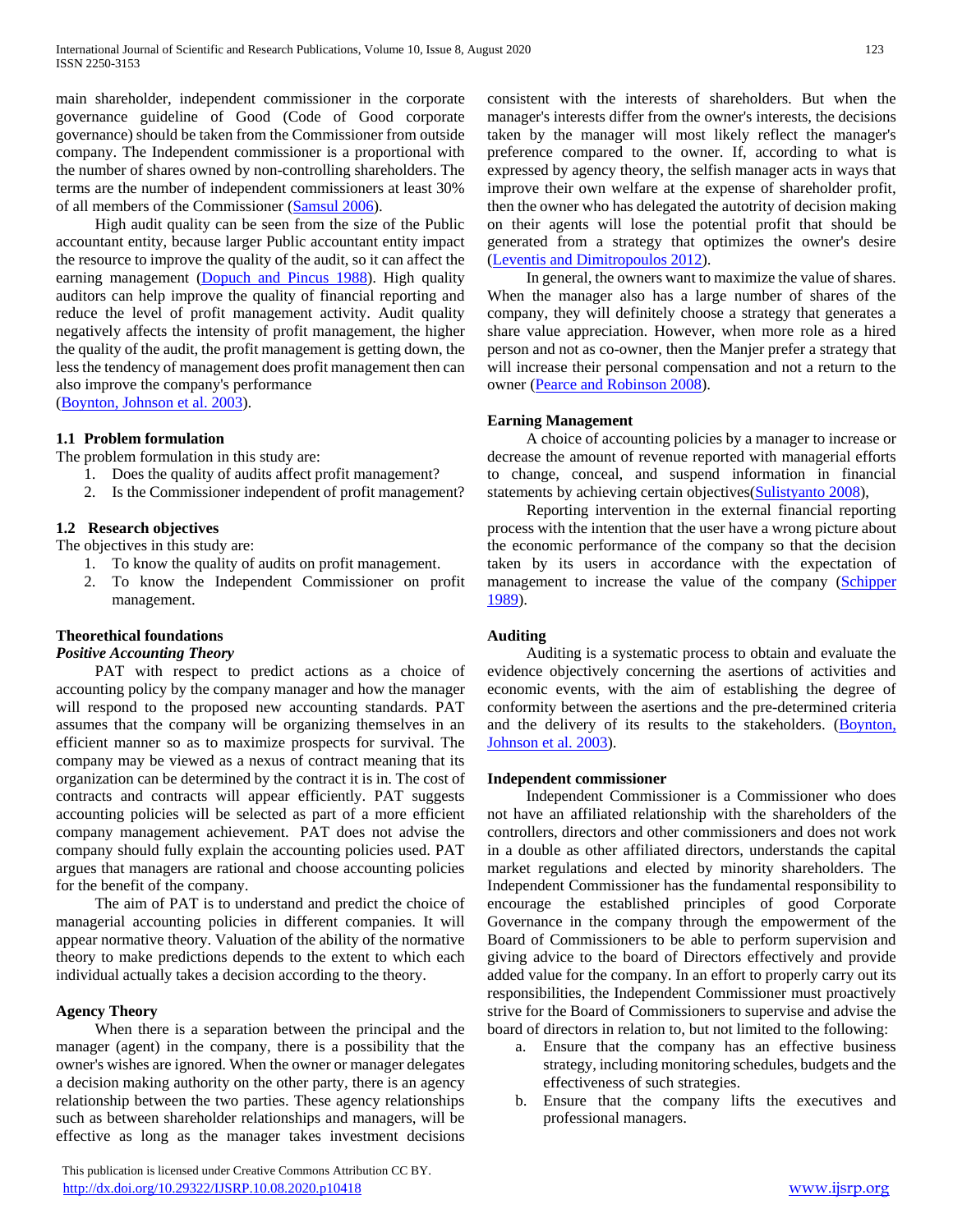- c. Ensure that the company has information, control systems, and audit systems that work well.
- d. Ensure that the company complies with applicable laws and regulations or the company's stipulated values in carrying out its operations.
- e. Ensuring the risk and potential of the crisis is always identified and managed properly.
- f. Ensure the principles and practices of good Corporate Governance are adhered to and implemented properly.

The duties of independent Commissioners as referred to in point 2. f above, among others:

- 1. Ensure transparency and openness of company's financial statements.
- 2. Fair treatment of minority shareholders and other stakeholders.
- 3. It reveals a transaction that contains a fair and fair conflict of interest.
- 4. Compliance with applicable laws and regulations.
- 5. Ensure accountability of the company organs.

# II. HYPOTESIS DEVELOPMENT

# **The influence of independent commissioner on profit management**

 The term and existence of the new independent Commissioner arose after the issuance of the letter of Bapepam Number: SE03/PM/2000 and Securities registration Regulation Number 339/BEJ/07-2001 date 21 July 2001. According to the provisions of the public company listed on the exchange shall have several members of the Board of Commissioners who qualify as independent commissioner.

In the event that a public company is also required to appoint independent directors and commissioners, it is impartial and not only to comply with the majority of shareholder demand. Independent Commissioners may act for the benefit of the company, with respect to the interests of minority shareholders.

In practice the independence is costly and rare. However, people will turn to the person who raised it and pay it, or at least has submitted it as a member of the Board of directors or the Board of Commissioners, and here the Independent Commissioner in the situation chooses, if he chooses against its index then profit management will not occur, but if the Commissioner is interested

in the same external offer then the legality of future trust will come at the stake [\(Darmadji 2005\)](#page-6-9).

H1: Independent commissioner negatively affects profit management

# **The effect of Audit quality on profit management**

 Quality control standards provide guidance for public accounting offices in conducting the quality control of audit services produced by its offices by complying with various standards published by the Public Accountant Professional Standards Council and the ethics rules of the public Accountant compartment published by the public Accountants compartment, Indonesian Institute of Accountants. In the Professional Services Alliance, the public Accountant Office is responsible for complying with the various relevant standards that have been published by the board and the public accountant compartment. In fulfilling that responsibility, the public Accountant Office must consider the integrity of its staff in establishing its professional relationship, that the public Accountant office and its staff will be independent of its clients. The ethical rules of the public accountant compartment are competent, professional, and objective and will use their professional skills carefully and carefully (due professional care). Therefore, public accountant offices must have a quality control system to provide adequate confidence in the suitability of professional alliance with various relevant standards and regulations.

 The Audit on the financial statements compiled under the principles of general accounting, is one among the attest service that can be provided by the Public Accountant office to the public. In recent years, the demand for services by clients, government agencies, and other parties has expanded, not only limited to the audit of historical financial statements, but also includes the service of a public accountant that provides a level of assurance under the level of confidence given by the Auditor in the audit of historical financial statements.

 The standard of Atestation was compiled to provide general guidance on all types of Atestment Alliance, which includes examination services, reviews, and procedures agreed upon by management. Inspection services for historical financial statements are specifically arranged by the board through auditing standards. Thus on the basis of the audit quality can not be doubtful and can not be manipulated so that the management that performs profit management can be prevented [\(Gade 2005\)](#page-6-10). H2: Audit quality negatively affects profit management.

# **Research Framework**

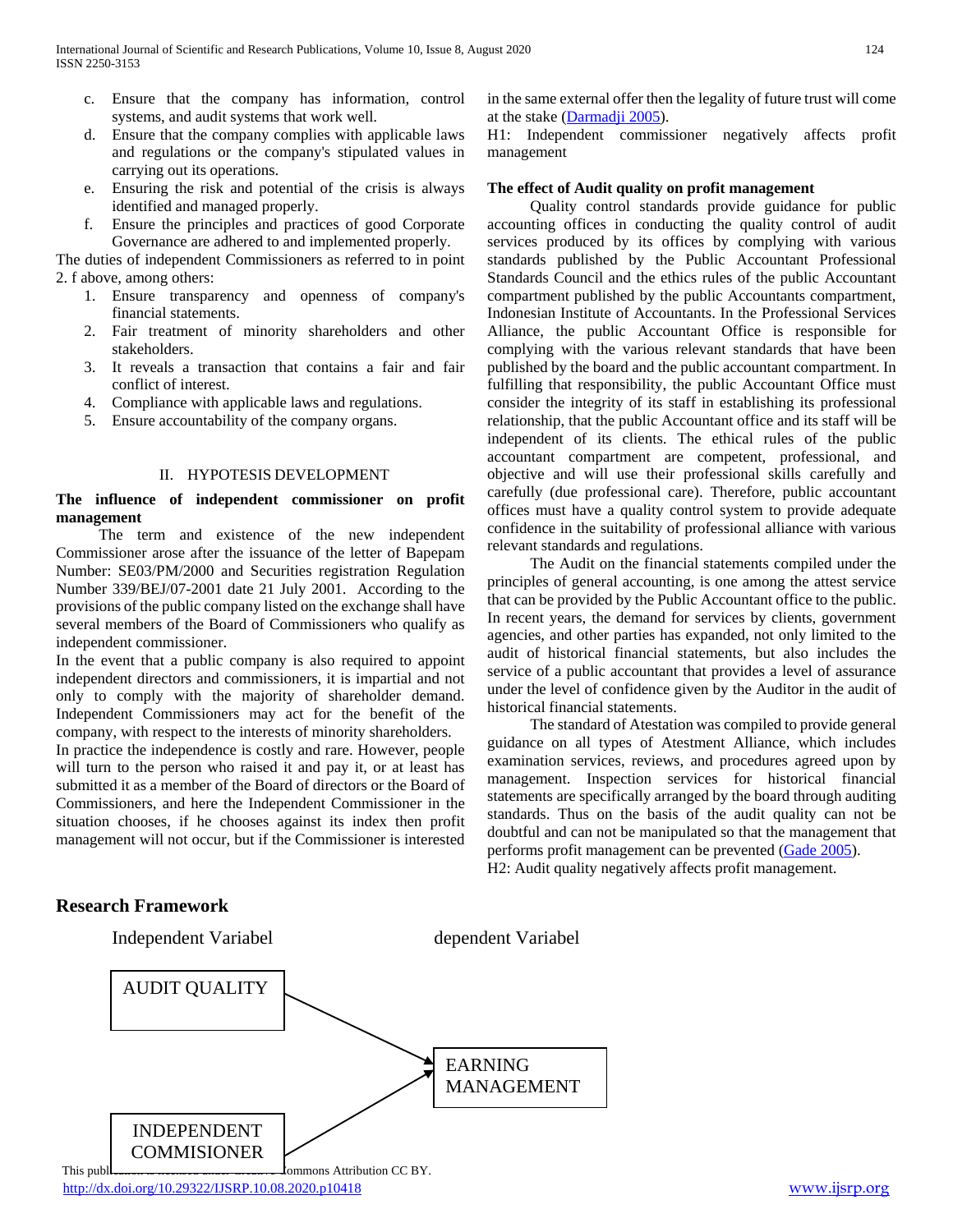# **Research Method**

 This research uses a quantitative approach by conducting hypothesis testing. Quantitative research methods can be interpreted as a research method based on the philosophy of positivism, used to research on certain populations or samples, data collection using research instruments, quantitative data analysis or statistics, with the aim of testing a predetermined hypothesis. The purpose of this research is to determine whether there is an influence between deferred tax assets and accruals on corporate profit management. As a bound or dependent variable is profit management and free or independent variables are deferred tax assets and accruals.

# III. MEASUREMENT

 The operational definitions and variable measurements in this study are:

1. Audit Quality

 Audit quality is the existence of auditor appointed by the company. To present the information contained in the financial statements correctly and reliably, the company uses the services of independent auditors as external parties who can provide audit opinions on financial statements presented by the management of the company. The use of this independent auditor will lead to the quality of audit to be provided. One indicator of the quality of the audit is to classify the public Accountant General Four (Deloitte, PriceWaterHouseCoopers, KPMG, Ernst & Young) with the Office of non public accountant Big Four (Darmawan dan Sukartha, 2014). This audit quality variable will be measured with dummy scale :

- 0 = for a company audited by *non big four public accountant*
- 1 = for a company audited by *big four public accountant*

2. Independent Commisioner

 The existence of the independent Board of Commissioners is expected to improve supervision so as to prevent the company tax evasion by management. The measurement of independent commissioners in this study uses a percentage of the number of independent Commissioners on the total number of Commissioners in the composition of the company board of Commissioners. The Independent Commissioner's variable will be measured by the percentage of independent Board of Commissioners divided by the total number of the company's board of Commissioners. The independent Board of Commissioners is one who has no affiliation with the Board of directors or the BOC and does not serve as a director of a company related to the owner's company according to the regulations issued by IDX. The Independent Commissioner's calculation is calculated as follows:

KOMIND = Number of independent commissioners The total number of commissioners

# 3. Earning Management

 Accrual profit management is an action taken either through accounting policy options that have no influence on the cash flow directly with the aim of fulfilling or regulating a specific profit target (Roychowdhury, 2006). Accrual profit management will be

 This publication is licensed under Creative Commons Attribution CC BY. <http://dx.doi.org/10.29322/IJSRP.10.08.2020.p10418> [www.ijsrp.org](http://ijsrp.org/)

indicated by discretionary accruals and profit aggressiveness. To calculate a single variable of accrual profit management, a factor analysis is performed. Discretionary accrual detection uses a Kothari et al. (2005) model. The Model has a stronger predictor power because it provides additional company performance (return on asset) in the total regression of the accruals (Bustanul et al., 2012). The stages of discretionary accrual measurement with the Kothari et al. (2005) models are as follows.

1. Calculating the total accruals using the cash flow approach, namely:

| $TA$ it |  |  |
|---------|--|--|
|         |  |  |

2. Determining the coefficient of total regression of accruals.

 A discretionary accrual is the difference between the total accrual (TA) and Nondiscretionary accrual (NDA). The initial step for specifying Nondiscretionary accrual is to perform the following regression:

 $\text{TAit}/\text{A}$ it-i =  $\alpha(1/\text{A}$ it-i) +  $\beta1((\Delta \text{REV}it / \text{A}$ it-i) +  $\beta2(\text{PPE}it / \text{A}$ it-i) +  $\beta$ 3(ROA $it)$ .......(3)

# 3. Determining *nondiscretionary accrual*.

 The regression performed in (2) produces the coefficient of β1, β2, and β3. The coefficient of β1, β2, and β3 is then used to measure nondiscretionary accrual through the following equation: NDAit=α'(1/Ait+1)+β1'(( $\Delta$ REVit- $\Delta$ RECit)/A it+1)+β2'(PPEit/A  $(iH) + \beta 3' (ROAit)$ ……(4)

# 4. Determining *discretionary accrual*.

 After a nondiscretionary accrual accrual is obtained, then discretionary accrual can be calculated by reducing the total accruals (calculation result at number 1) with nondiscretionary accrual (calculation result at number 3). Discretionary accruals (DA) or discrete accruals can be counted as follows.

| $DAit=$                                                            | TAit |                                                | Attri                                                 |  |
|--------------------------------------------------------------------|------|------------------------------------------------|-------------------------------------------------------|--|
|                                                                    |      |                                                |                                                       |  |
| Description:                                                       |      |                                                |                                                       |  |
| NIit                                                               |      | $=$ <i>Net Income</i> company i for the year t |                                                       |  |
| $CFOit = Cash$ flow from enterprise operation activity i in period |      |                                                |                                                       |  |
|                                                                    |      |                                                |                                                       |  |
| TAit                                                               |      |                                                | $=$ Total company Accruals i in year t                |  |
| <b>NDAit</b>                                                       |      |                                                | $=$ <i>Nondiscretionary accrual</i> company i for the |  |
| year t                                                             |      |                                                |                                                       |  |
| DAit                                                               |      |                                                | $=$ Akrual diskresioner company i for the year t      |  |
| $\Delta$ REVit                                                     |      |                                                | $=$ Changes in company revenue i for the year t-      |  |
| 1                                                                  |      |                                                |                                                       |  |
| $\Delta$ RECit                                                     |      |                                                | $=$ Changes in Receivables i year between t and       |  |
| t-1                                                                |      |                                                |                                                       |  |
| PPEit                                                              |      |                                                | $=$ PPE level company i for the year t                |  |
| ROAit                                                              |      |                                                | $=$ Net income year t divided by the total asset of   |  |
| the year t-1                                                       |      |                                                |                                                       |  |
| $A^{it-t}$                                                         |      |                                                | $=$ Company's total activa i at the end of the year   |  |
| t-1                                                                |      |                                                |                                                       |  |
| $\alpha'$ $\beta$ 1' $\beta$ 2' $\beta$ 3'.                        |      |                                                | $=$ the regression coefficient Kothari                |  |
| $\alpha'$ $\beta$ 1' $\beta$ 2' $\beta$ 3'                         |      |                                                | $=$ Fitted Coefficient as a result of                 |  |
| regression model Kothari                                           |      |                                                |                                                       |  |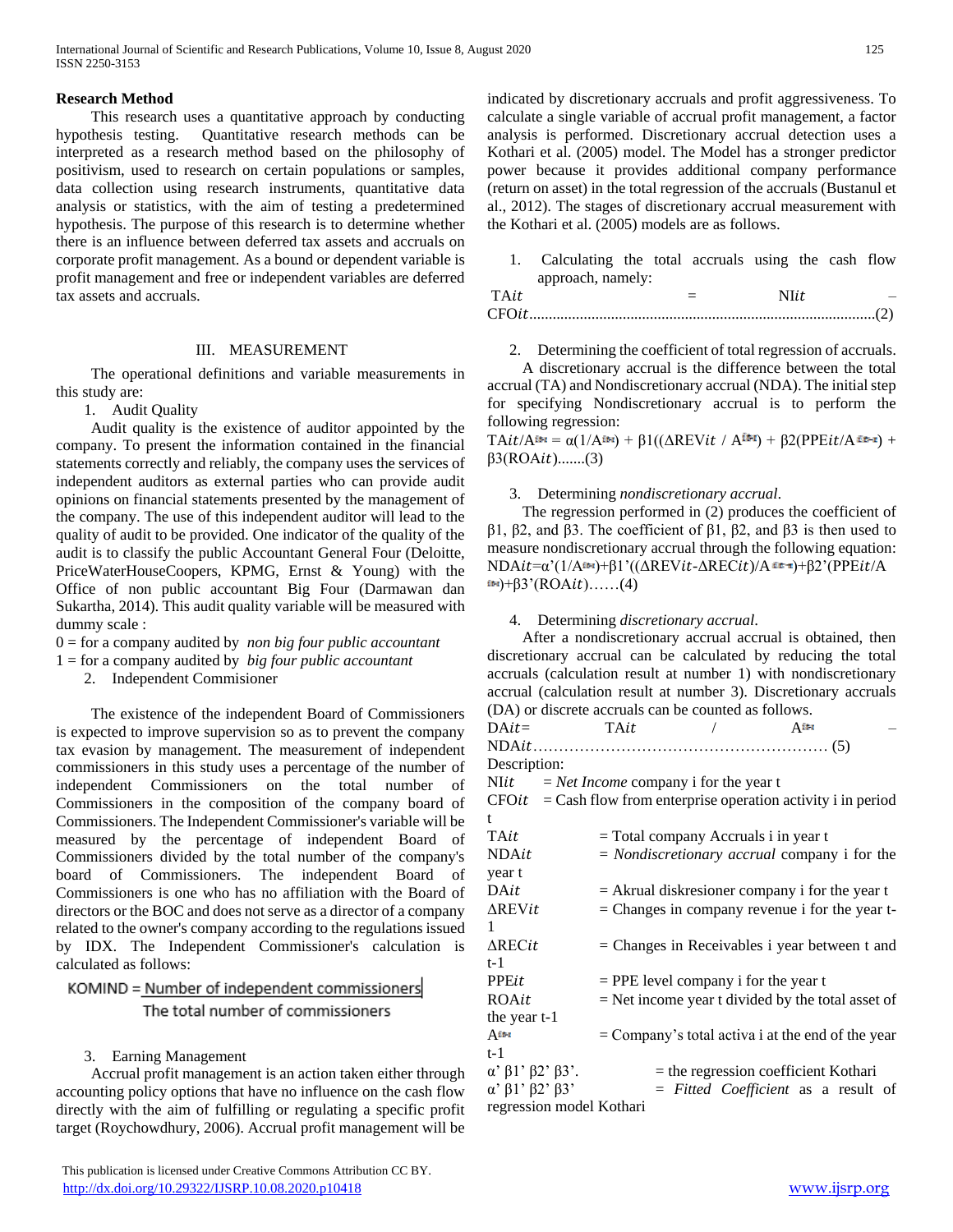# **The data**

 The data used in this quantitative research is the company's audited financial statements for 2017-2018. Data in the form of financial reports and annual reports obtained from the official website of the Indonesia Stock Exchange www.idx.co.id.

# **Sampling and Population**

 In this study the population is manufacturing companies listed on the Indonesia Stock Exchange (IDX) during the 2017- 2018 period. Samples taken from the population must be truly representative. The sampling method that will be used in this study is the judgment sampling method, which is one form of purposive sampling by taking a predetermined sample based on the aims and objectives of the study. The criteria used in this study are:

- 1. Manufacturing companies publish consecutive and complete financial statements during the 2017-2018 period.
- 2. The manufacturing company publishes financial statements as well as using the Rupiah during the 2017-2018 period.
- 3. Manufacturing companies publish financial statements as well as the period as of December 31 during the period 2017-2018.
- 4. Manufacturing companies that have complete data for research during the 2017-2018 period.

# **Data Analysis**

# **Classical Assumption Test**

 Forecasting can be done using a regression model. Models with minimal forecasting errors which are good models. Regression model is said to be a good model if the model meets the classical assumptions of free statistics, be it multicollinearity, autocorrelation, normality, and heteroscedasticity.

 This research uses multiple linear regression analysis. After that, a multiple linear regression test was carried out using SPSS. The tests that will be carried out are simultaneous test (F test) and Partial test (t test) with a level of significance or probability  $(\alpha)$ and a level of confidence or confidence level. The level of significance starts from a maximum of 5% or 0.05.

## **Regression**

 Regression testing conducted on the regression equation will be tested on classical assumptions which consist of normality test, heteroscedasticity test, autocorrelation test, and multicollinearity test. The following are the test results from the SPSS:

| a. | Data | Normality |
|----|------|-----------|
|----|------|-----------|

The Normality data test result as follows

#### **Table 1 Normality test result**

| TOTHIQHTY RESULTESHIP     |                       |                      |  |  |
|---------------------------|-----------------------|----------------------|--|--|
| Model                     | Asymp. Sig (2-tailed) | Conclussion          |  |  |
|                           | 0.312                 | Normally distributed |  |  |
| Source: researcher. 2020. |                       |                      |  |  |

From the classic assumption test table it can be seen that the level of significance of one sample Kolmogorov-Smirnov shows a number above 0.05 so that it can be concluded that the data is normally distributed.

b. Heteroskedasticity test

 This publication is licensed under Creative Commons Attribution CC BY. <http://dx.doi.org/10.29322/IJSRP.10.08.2020.p10418> [www.ijsrp.org](http://ijsrp.org/)

From the heteroscedasticity graph (Figure 1) generated from SPSS, it can be seen that the plot graph is between the predicted value of ZPRED and the residual value SRESID. There are no specific patterns, and dotted patterns menyebar pada grafik *scatterplot* sehingga dapat disimpulkan tidak terjadi heterokedastisitas.

# **Figure 1** *Scatterplot graph*



# c. Autocorrelation test

 The autocorrelation test aims to test whether in the linear regression model there is a correlation between the error of the intruder in the t period and the error of the intruder in the t-1 period (before). To find out whether or not there is autocorrelation, you can do a statistical test from Durbin Watson (DW test). To test the presence or absence of autocorrelation, the criteria used if the durbin watson value produced by SPSS is located between -2 to +2, then no autocorrelation occurs. Watson durbin value of this study is 1.693 which means it is in the interval of  $-2$  to  $+2$ , then the regression of this study is free from autocorrelation.

d. Multikolinearity test

 Multicollinearity test aims to test whether the regression model found a correlation between independent variables [\(Ghozali](#page-6-11)  [2011\)](#page-6-11). Multicollinearity can be seen from the value of tolerance and its opponents as well as the variance inflation factor (VIF). Both of these measurements indicate which of each independent variable is explained by other independent variables. From the multicollinearity test table it can be seen that the VIF value for variables is less than 10 for variables in the regression model 1. It was concluded that the regression model 1 does not have multicollinearity between the independent variables in the regression model, because the VIF value <10 and tolerance value> 0.1 are meaning that there is no multicollinearity.

# **Hypotesis Test**

 To find out the effect of the independent variables on the dependent variable in the regression model 1, multiple regression analysis will be performed whose results can be seen in the following table.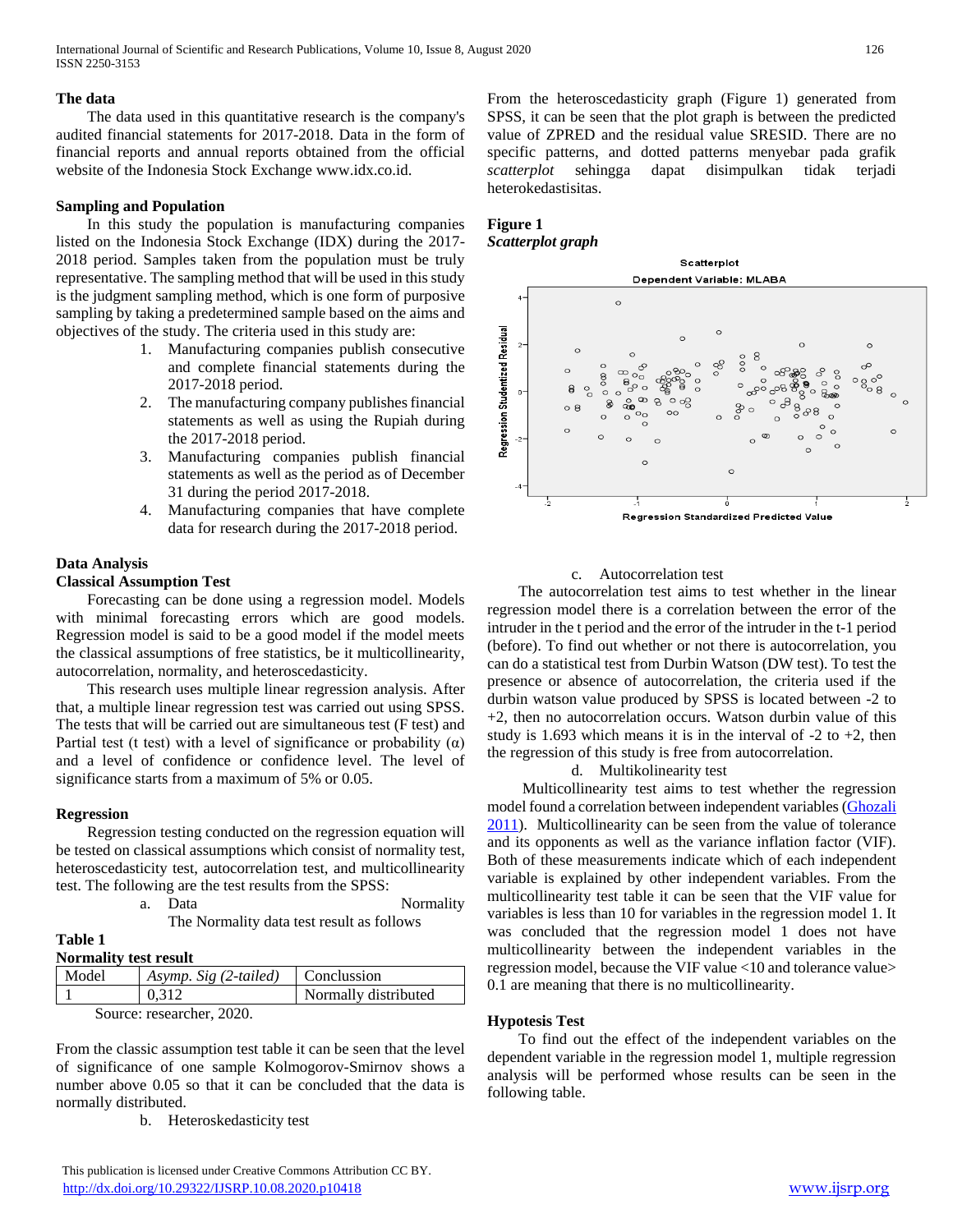| <b>Variable</b> | Koefisien | <b>Std.Error</b> | t-statisitik | Sig.  | Conclusion          |
|-----------------|-----------|------------------|--------------|-------|---------------------|
| Constant        | 0.017     | 0.223            | 2.173        | 0,031 |                     |
| <b>KOMIND</b>   | 0.492     | 0.635            | 0.076        | 0.940 | Hypothesis rejected |
| <b>AUDIT</b>    | 0.017     | 0.223            | $-1.571$     | 0.118 | Hypothesis rejected |
|                 | 0.146     | R square         | 0.021        |       |                     |
| F Count         | 0.987     | Sig F            | 0.416        |       |                     |

**Table 2 Multiple Regression Results**

Source: Processed, 2020.

Based on the above table, the regression equation is obtained as follows:

# **MProfit = 0,017 + 0,492KOMIND + 0,017AUDIT**

The explanation of the equation is as follows:

a. The constant  $(\alpha)$  of 0.017 indicates that if the independent and control variable variables are 0 (zero), then earnings management will increase by 0.017.

b. The regression coefficient  $(\beta 1)$  for an independent commissioner of 0.017 indicates that if the variable increases by one unit, the value of lana management will increase by 0.017.

 c. The regression coefficient (β4) for audit quality of -0.109 indicates that if the variable increases by one unit, the value of lana management will decrease by 0.109.

 d. The coefficient of determination seen from the value of R Square is 2.1%. This shows that 2.1% of the company's earnings management variables can be explained by independent variables, while the rest is explained by other variables not examined in this study. Based on table 5.6 it can be seen that the results of the t test for the independent variable independent commissioners and audit quality have no effect on earnings management, because the significance value is greater than 0.05.

# IV. DISCUSSION

 **Influence of Independent Commissioners on Earnings Management** Hypothesis 1 testing in this study is to test whether the proportion of independent commissioners has an effect on earnings management. The results of this study indicate the calculated T value of 0.076 with a significance probability of 0.940 which is above  $\alpha = 0.05$  so that it is concluded that the proportion of independent commissioners does not affect earnings management or in other words H1 is rejected.

 According to the National Committee on Governance Policy (2006) the board of commissioners has a very important role and role of being a body that carries out supervision and provides advice to directors and ensures that the corporate governance system is run properly. Remembering the role of the board of commissioners is so important, then to maintain integrity and ensuring that the board of commissioners carries out their duties professionally, then there must be an independent commissioner on them. An independent commissioner is a commissioner who is not from an affiliated party or in other words has a business or family relationship with the controlling shares, directors or other board of commissioners.

 In accordance with this perspective, it is supported by Bapepam No IA's rules regarding General Provisions for Listing of Securities in the context of good management of listed

 This publication is licensed under Creative Commons Attribution CC BY. <http://dx.doi.org/10.29322/IJSRP.10.08.2020.p10418> [www.ijsrp.org](http://ijsrp.org/)

companies. - at least 30% (thirty percent) of the total number of commissioners. The results showed a low proportion of independent board of commissioners owned by the sample company. There were even 10 data that showed the company did not have an independent commissioner at all. In addition, the number of independent commissioners is still too small, the average is only around 2 to 3 people and still has not reached 30%. The number of independent directors must be met in order to be able to guarantee effective earnings management oversight mechanisms in accordance with statutory regulations. If it is related to the implementation in Indonesia, the application of independent commissioners can still be said to be quite weak but there are no strict sanctions issued by the regulator as part of the tightening of the implementation of corporate governance.

#### **Effect of Audit Quality on Earnings Management**

 Testing hypothesis 4 in this study is to test whether audit quality affects earnings management. The results of this study indicate the calculated T value of -1.571 with a significance probability of 0.118 which is above  $\alpha = 0.05$  so that it is concluded that audit quality does not affect earnings management or in other words H3 is rejected. The results of this study are in line with the results of previous studies conducted by Christiani and Nugrahanti (2014) and Pambudi and Sumantri (2014).

 Audit quality can be interpreted as the auditor's ability to detect material misstatements in the company's financial statements and the auditor's ability to report material misstatements so that the financial statements do not mislead the users of the financial statements. Audit quality is considered as a factor that can improve the quality of financial statements reported by companies so that it is expected to be able to increase investor confidence in the company (De Angelo, 1981; Arens, 2014: 4).

 Audit quality can be interpreted as good or not an examination that has been carried out by the auditor. Based on auditing Professional Standards for Public Accountants (SPAP) auditors are said to be qualified, if they meet the provisions or auditing standards. Auditing standards include professional quality, independent auditors, judgment (judgment) used in conducting audits and preparing audit reports. Audit quality is also defined as the level of accountant's ability to understand the client's business. Many factors play a role in this level of capability such as accounting values that can describe a company's economic situation, including the flexibility of using generally accepted accounting principles (GAAP) as a standard rule, the ability to compete competitively as described in financial statements and their relationship to business risk, and etcetera.

 There are various types of public accounting firms in Indonesia, usually classified as big four and non big four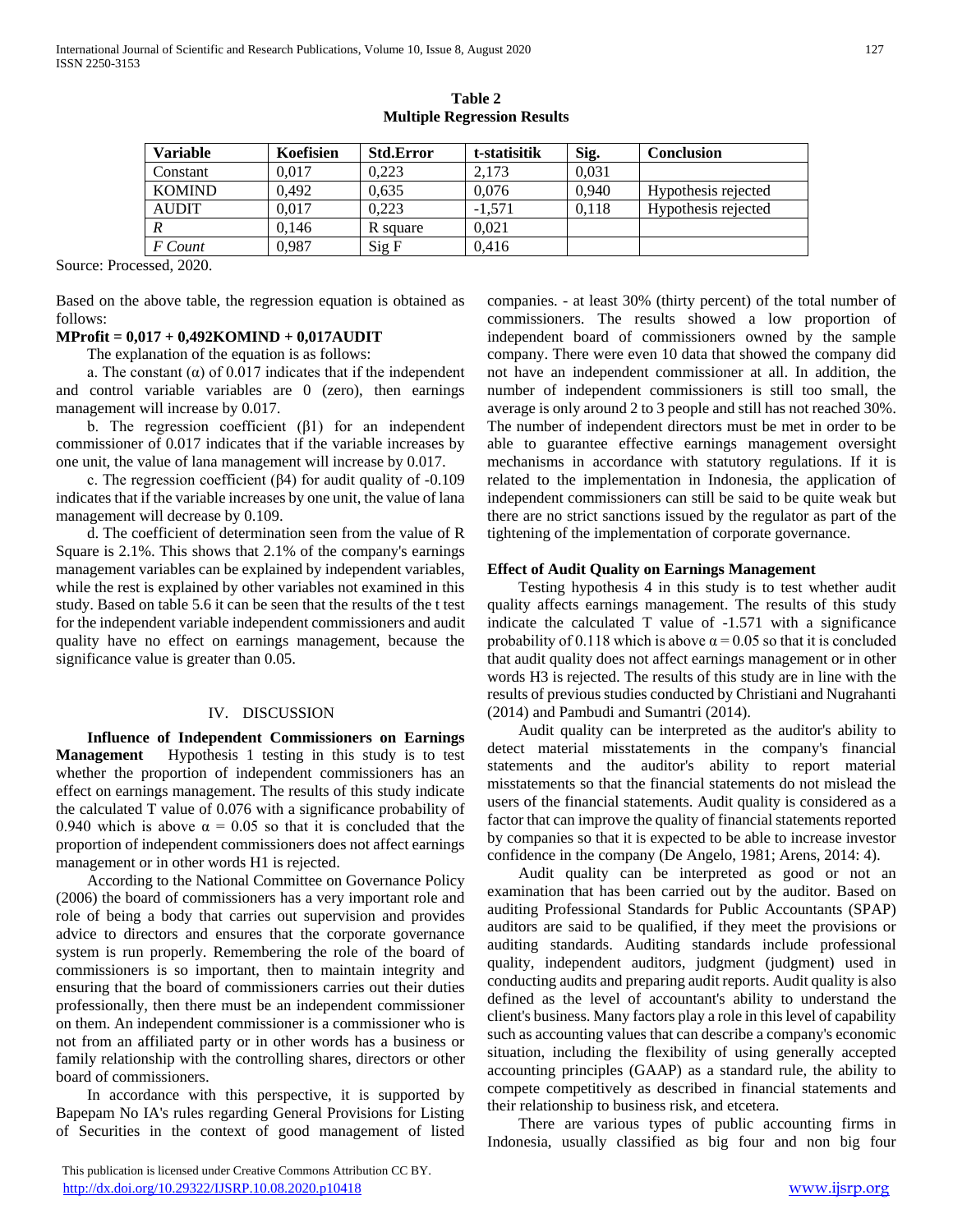Acconting Firms. Big four Acconting Firms (Deloitte, Pricewaterhouse Coopers, KPMG, Ernst & Young) are four Acconting Firms that are not only well-known in Indonesia but are also well-known and of internationally recognized quality. This is because the big four Acconting Firm is more competent in conducting audits and maintaining the reputation and brand name in conducting audits. In addition to recruiting personnel, Acconting Firm big four sets high standards and qualifications so that only potential people can become personnel of Acconting Firm big four. After that, the big four Acconting Firm personnel will be given in-depth training to make their personnel more competent in accounting and auditing.

 By looking at the reputation of the big four, there are many public companies that conduct an audit engagement with the big four Acconting Firm. This is not aimed at reducing the existence of earnings management practices within the company but rather towards wanting to increase the credibility of the company's financial statements so that a more reliable financial report will be produced. This view is influenced by the assumption that investors know the big four Acconting Firm big names and their quality so that if the company's financial statements are audited by the big four Acconting Firm it will increase the credibility of the financial statements. This is because investors consider that the company's financial statements that have been audited by the big four Acconting Firm are very reliable.

 In addition, other causes that cause audit quality do not affect earnings management are the possibility of earnings management practices occurring within the company because the company wants the company's performance to look good through the company's financial statements in the eyes of investors and potential investors, leaving aside whether the big four or other Acconting Firm which audits the company's financial statements.

## V. CONCLUSIONS AND SUGGESTIONS

This study examines the effect of independent commissioner disclosure and audit quality on earnings management. The following is the conclusion of this determination:

 1. Independent commissioners have no effect on corporate earnings management. This is because the number of independent commissioners must be met in order to be able to guarantee an effective earnings management monitoring mechanism in accordance with statutory regulations. If it is related to the implementation in Indonesia, the application of independent commissioners can still be said to be quite weak but there are no strict sanctions issued by the regulator as part of the tightening of the implementation of corporate governance.

 2. Audit quality does not affect the company's earnings management. Audit quality does not affect earnings management is the possibility of earnings management practices occur within the company because the company wants the company's performance to look good through the company's financial statements in the eyes of investors and prospective investors, by ruling out whether the big four Accounting Firms or other Accounting Firms auditing the company's financial statements.

# VI. SUGGESTIONS

The suggestions contributed in this research are:

 1. For further research, the use of samples should be expanded beyond the manufacturing sector listed on the Indonesia Stock Exchange, so that the results of the study are able to describe the situation in Indonesia.

 2. For further research, can try earnings management indicators other than the modified Jones model, can use measurements with the accrual and real earnings manipulation models, the Kaznik model, and so on.

 3. For companies, it is expected that companies in Indonesia will continue to pay attention and consider the actions of corporate earnings management in achieving company effectiveness and efficiency without negative actions or manipulations that are not in accordance with the applicable accounting rules and regulations in Indonesia.

#### **REFERENCES**

- <span id="page-6-6"></span>[1] Boynton, W. C., R. N. Johnson, et al. (2003). Modern Auditing, Edisi 7. Jakarta, Erlangga.
- [2] Cheung, Y. L., A. Stouraitis, et al. (2011). "Corporate governance, investment, and firm valuation in Asian emerging markets." Journal of International Financial Management & Accounting **22**(3): 246-273.
- [3] Darmadji, T. (2005). 60 Cara Cerdas Mengelola dan Mengembangkan Perusahaan. Jakarta, Elex Media Computindo.
- <span id="page-6-9"></span>[4] Dopuch, N. and M. Pincus (1988). "Evidence on the choice of inventory accounting methods: LIFO versus FIFO." Journal of Accounting Research: 28-59.
- <span id="page-6-5"></span>[5] Francis, J. R. (2004). "What do we know about audit quality?" The British accounting review **36**(4): 345-368.
- <span id="page-6-2"></span>[6] Gade, M. (2005). Teori Akuntansi. Jakarta, Almahira.
- <span id="page-6-10"></span>[7] Herbert, L. (1971). "A perspective of accounting." Accounting review: 433- 440.
- <span id="page-6-11"></span>[8] Ibrahim El-Sayed, E. (2013). "Corporate governance and investors' perceptions of earnings quality: Egyptian perspective." Corporate Governance **13**(3): 261-273.
- [9] Irfan, A. (2002). "Pelaporan Keuangan dan Asimetri Informasi dalam Hubungan Agensi." Lintasan Ekonomi **19**(2): 83-95.
- <span id="page-6-3"></span>[10] Jensen, M. C. and W. H. Meckling (1976). "Theory of the firm: Managerial behavior, agency costs and ownership structure." Journal of financial economics **3**(4): 305-360.
- [11] Kam, V. (1990). Accounting Theory New York: John Wiley & Sons, Inc.
- [12] Leventis, S. and P. Dimitropoulos (2012). "The role of corporate governance in earnings management: experience from US banks." Journal of Applied Accounting Research **13**(2): 161-177.
- [13] Mishkin, F. S. (2008). Ekonomi Uang, Perbankan, dan Pasar Keunangan. Jakarta, Salemba Empat.
- <span id="page-6-0"></span>[14] Mulyadi (2002). Auditing. Jakarta, Salemba Empat.
- <span id="page-6-7"></span>[15] Pearce, J. A. and R. B. Robinson (2008). Manajemen Strategis. Jakarta, Salemba Empat.
- [16] Roychowdhury, S. (2006). "Earnings management through real activities manipulation." Journal of accounting and economics **42**(3): 335-370.
- [17] Samsul, M. (2006). Pasar Modal & Manajemen Portofolio. Jakarta, Erlangga.
- <span id="page-6-1"></span>[18] Sawono, J. (2013). Model-model Linier dan Non-Linier Dalam IBM SPSS 21 Prosedur-prosedur Alternatif Untuk Riset Skripsi.
- <span id="page-6-8"></span>[19] Schipper, K. (1989). "Earnings Management." Accounting horizons **3**(4): 91- 102.
- [20] Scott, W. R. (2006). Financial Accounting Theory 6th ed, Canada: Pearson Canada, Inc.
- <span id="page-6-4"></span>[21] Soesetio, Y. (2008). "Kepemilikan manajerial dan institusional, kebijakan dividen, ukuran perusahaan, struktur aktiva dan profitabilitas terhadap kebijakan hutang." Jurnal Keuangan dan Perbankan **12**(3): 384-398.